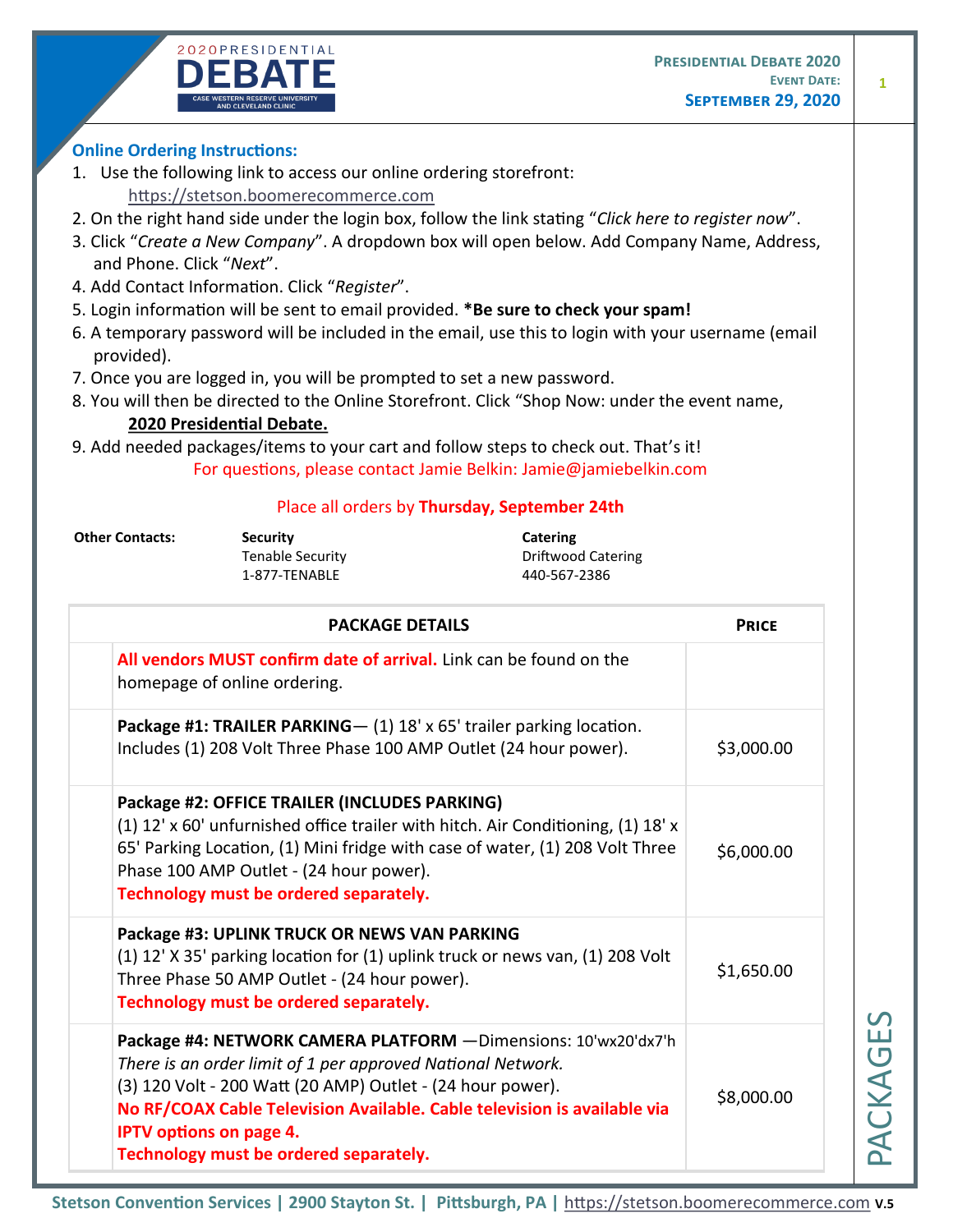

**2**

| <b>PACKAGE DETAILS</b>                                                                                                                                                                                                                                                                                                                                                                         |            |
|------------------------------------------------------------------------------------------------------------------------------------------------------------------------------------------------------------------------------------------------------------------------------------------------------------------------------------------------------------------------------------------------|------------|
| Package #5: LIVE STAND UP POSITION-Dimensions: 8'x8'<br>Exclusively for exterior live stand ups. Anchor desks not permitted.<br>Includes (1) Covered Exterior Stand Up Position and (1) 120 Volt - 200<br>Watt (20 AMP) Outlet (24 hour power).<br>Technology must be ordered separately.                                                                                                      | \$1,500.00 |
| Package #6A: MEDIA FILING CENTER WORKSPACE<br>Exclusively for the Media Filing Center. There is a limit of 2 workspaces<br>(one chair only per space) per media outlet.<br>Includes (1) Chair, 6' Linenless Table, (1) 120 Volt - 200 Watt (20 AMP)<br>Outlet (24 hour power), and (1) Power Strip. Includes secure wireless<br>internet connection. Does NOT include high speed Ethernet.     | \$500.00   |
| Package #6B: MEDIA FILING CENTER WORKSPACE W/ WIRED ETHERNET<br>Exclusively for the Media Filing Center. There is a limit of 2 Workspaces<br>(one chair only per space) per outlet.<br>Includes (1) Chair, 6' Linenless Table, (1) 120 Volt - 200 Watt (20 AMP)<br>Outlet (24 hour power), and (1) Power Strip. Includes wired high speed<br>Ethernet and secure wireless internet connection. | \$775.00   |
| Package #7: STILL PHOTOGRAPHER WORKSPACE (DIGITAL DARK ROOM)<br>Includes (1) Chair, (1) 5'L x 2'D Table, (1) 120 Volt - 200 Watt (20 AMP)<br>Outlet (24 hour power), (1) Power Strip. Includes secure wireless internet<br>connection, wired high speed Ethernet, and wired connection from<br>camera location to workspace.                                                                   | \$850.00   |

**Technology not included unless otherwise noted. Please refer to page 4 for technology offerings.** 

**No RF/COAX Cable Television Available. Cable television is available via IPTV options on page 4.**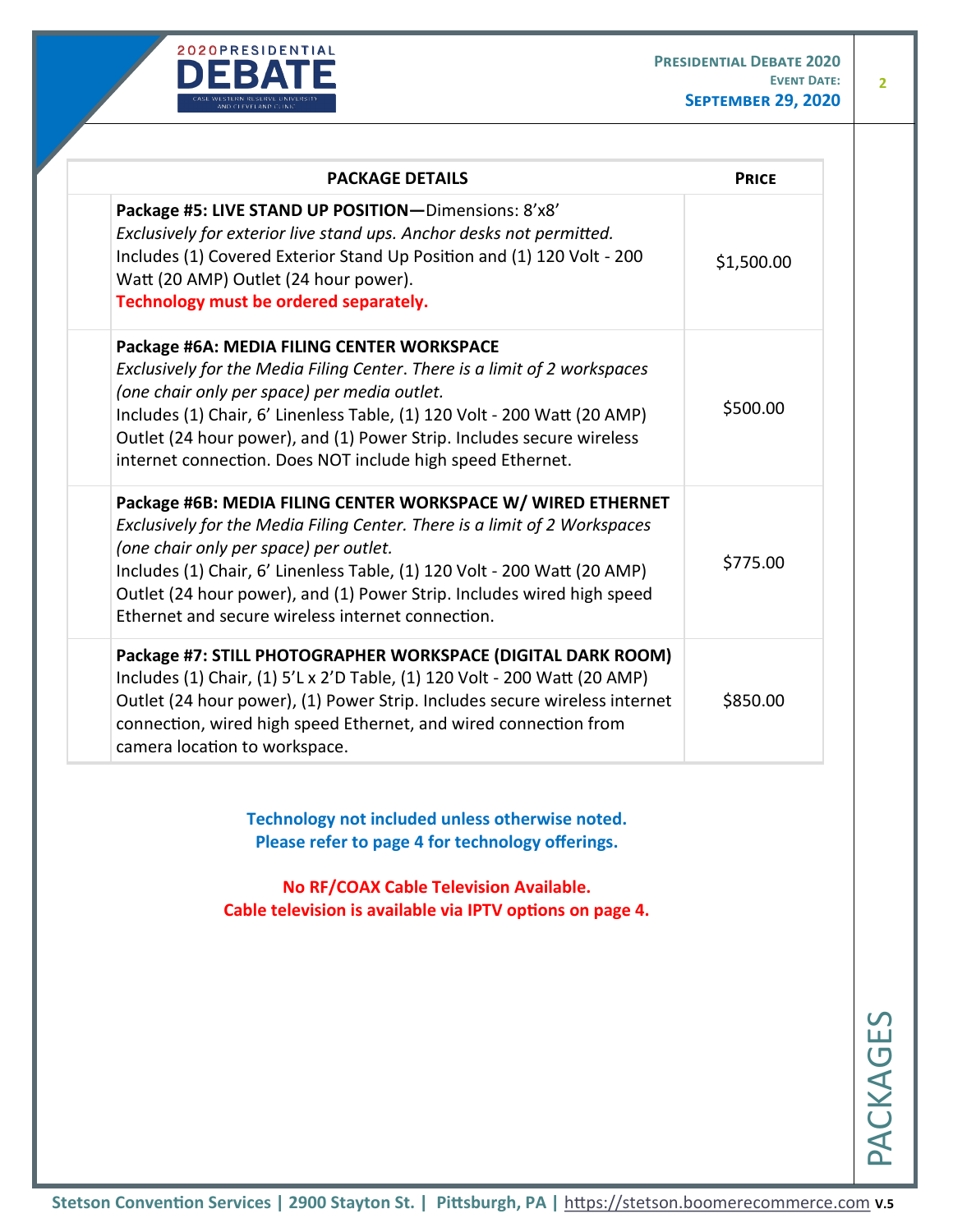



**3**

| <b>SKIRTED TABLES</b><br>All tables are 24" deep-skirted on 3 sides | <b>PRICE</b> | <b>CUSTOM FURNITURE</b>                                                                                | <b>PRICE</b> |
|---------------------------------------------------------------------|--------------|--------------------------------------------------------------------------------------------------------|--------------|
| 4' long x 30" high Table                                            | \$115.50     | <b>Black Leather Tub Chair</b>                                                                         | \$588.00     |
| 6' long x 30" high Table                                            | \$127.50     | <b>Black Leather Love Seat</b>                                                                         | \$706.00     |
| 8' long x 30" high Table                                            | \$141.00     | <b>Black Leather Sofa</b>                                                                              | \$796.00     |
| 4th Side Skirt                                                      | \$60.00      | <b>Black Wood End Table</b>                                                                            | \$245.00     |
| <b>UNSKIRTED TABLES</b><br>All tables are 24" deep-topped           | <b>PRICE</b> | Mini Refrigerator                                                                                      | \$300.00     |
| 4' long x 30" high Table                                            | \$91.00      | White Console Table                                                                                    | \$500.00     |
| 6' long x 30" high Table                                            | \$103.00     | Silver Table Lamp                                                                                      | \$150.00     |
| 8' long x 30" high Table                                            | \$113.50     | Silver Floor Lamp / Black Shade                                                                        | \$200.00     |
| <b>ROUND TABLES</b>                                                 |              | Floor Mirror - A Frame - Black Wood                                                                    | \$200.00     |
| 30"D Round-30" H                                                    | \$130.00     | <b>Small Filing Cabinet</b>                                                                            | \$250.00     |
| 30"D Round-40" H                                                    | \$130.00     | 6' Locking Storage Unit - 4 Shelves; metal                                                             | \$450.00     |
| Spandex Linen for 30" Round Table                                   | \$60.00      |                                                                                                        |              |
| <b>CHAIRS</b>                                                       | <b>PRICE</b> | <b>DRAPE</b>                                                                                           | <b>PRICE</b> |
| Swivel Desk Chair-Black/Armless                                     | \$275.00     | 8'H Pipe & Drape-per In ft-BLACK                                                                       | \$3.75       |
| Swivel Desk Chair-Black/ With Arms                                  | \$325.00     |                                                                                                        |              |
| Plastic Contour Chair-Black                                         | \$75.00      | <b>MISC. ITEMS</b>                                                                                     | <b>PRICE</b> |
| Upholstered Arm Chair-Gray                                          | \$150.00     | Wastebasket                                                                                            | \$15.50      |
| Upholstered Stool- Gray/Ct. Height                                  | \$200.00     | Water-per case                                                                                         | \$20.00      |
|                                                                     |              | Cleaning-per day                                                                                       | \$100.00     |
| 10'x10' Pop Up Tent-Includes (4) Sand Bags                          |              |                                                                                                        | \$250.00     |
| *Carts Must Remain Within Debate Hall Boundaries                    |              | Electric Golf Cart - 4 passenger with fold down seat. Customer must have access to power for charging. | \$575.00     |

## **Online ordering will be available until Thursday, September 24 at 8:00 pm ET. Any orders not placed by then must be completed in person at the onsite Rate Card Desk and are subject to availability.**

| <b>ELECTRIC</b><br>A single outlet will be provided. Electric cabling and power strips are NOT included in the outlet service order. | <b>STANDARD PRICE</b> |
|--------------------------------------------------------------------------------------------------------------------------------------|-----------------------|
| 120 VOLT - 200 WATT (20 AMP) OUTLET - 24 HR POWER                                                                                    | \$400.00              |
| 208 VOLT THREE PHASE 50 AMP OUTLET - 24 HR POWER                                                                                     | \$800.00              |
| 208 VOLT THREE PHASE 100 AMP OUTLET - 24 HR POWER                                                                                    | \$1,000.00            |
| 208 VOLT THREE PHASE 200 AMP OUTLET - 24 HR POWER                                                                                    | \$2,000.00            |
| 25' CABLE                                                                                                                            | \$20.00               |
| Power Strip-APC Personal Surge Arrest 7 Outlet                                                                                       | \$25.00               |

**Stetson Convention Services | 2900 Stayton St. | Pittsburgh, PA |** [https://stetson.boomerecommerce.com](https://stetson.boomerecommerce.com/) **V.5**